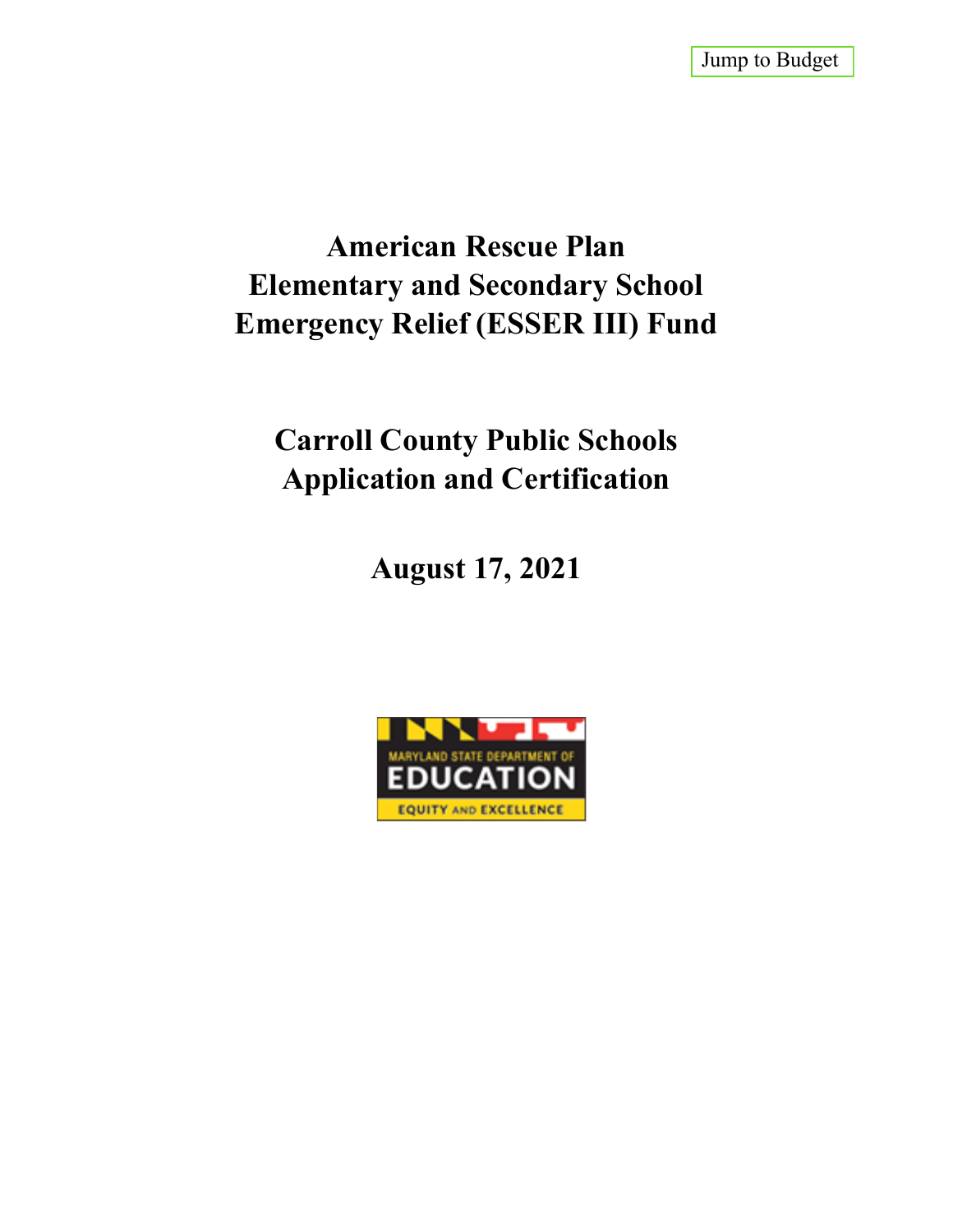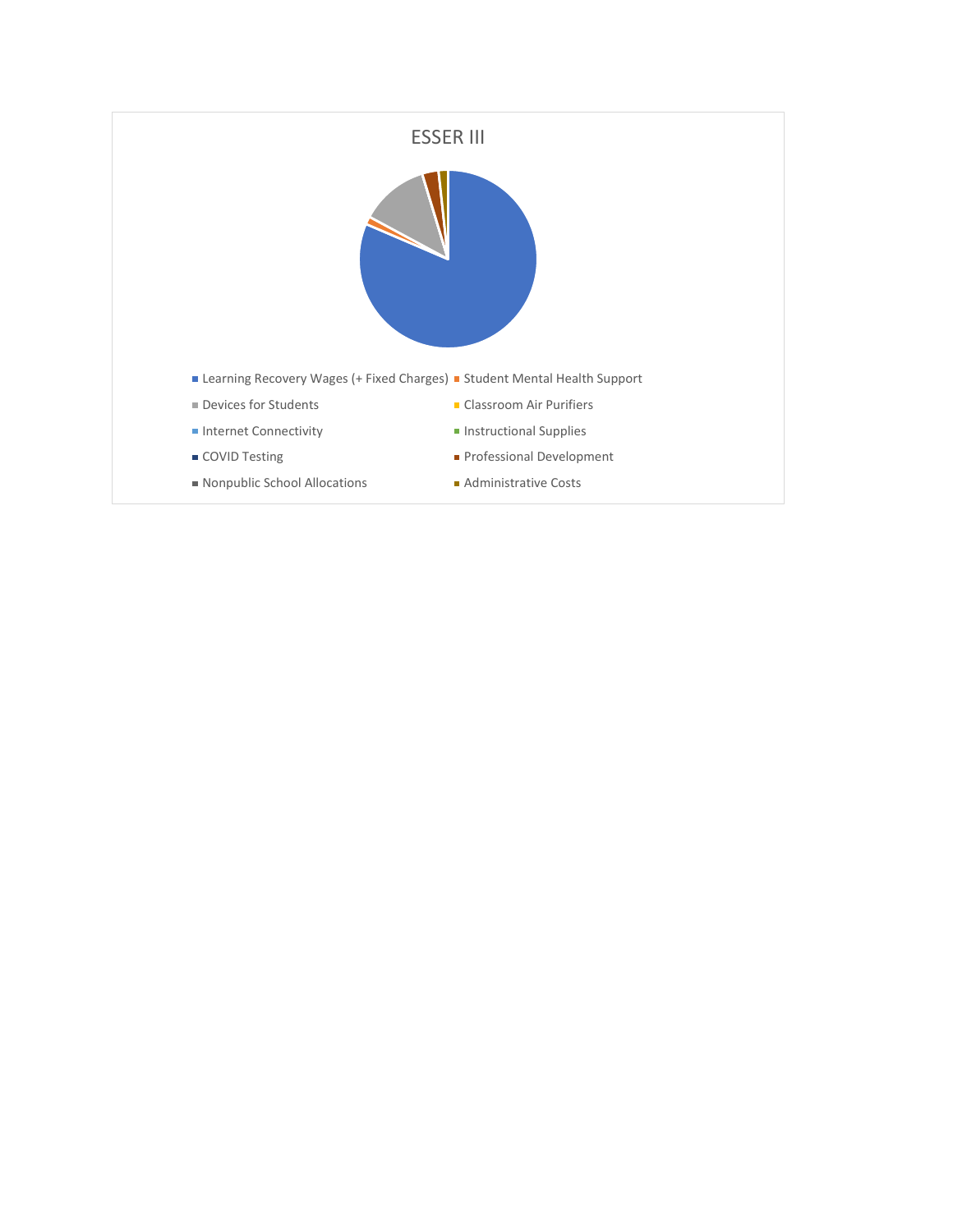## **Purpos**e

Under the federal American Rescue Plan Act of 2021, Public Law 117-2, enacted on March 11, 2020, the Department awards grants to State educational agencies (SEAs) for the purpose of providing local educational agencies (LEAs), including charter schools that are LEAs, with emergency relief funds to safely reopen and sustain the safe operation of schools and to address the impact of the coronavirus pandemic on the nation's students. The American Rescue Plan Elementary and Secondary School Emergency Relief Fund (ARP ESSER) requires local education agencies (LEAs) to reserve a portion of the allocation to address learning loss through evidence-based interventions. The remaining allocation has the same allowable uses as the CARES Act and CRRSA Act ESSER Funds. The ARP ESSER funds **do not** have an equitable services requirement.

## **Timeline**

Local School System applications are due to MSDE by **July 30, 2021**.

## **Availability**

Funds are available for use from March 13, 2020 through September 30, 2024, including the Tydings Amendment.

## **Uses of Funds**

Local School Systems must reserve not less than 20% of its total allocation to address learning loss through the implementation of evidence-based interventions, ensure that the interventions respond to students' academic, social, and emotional needs and address the disproportionate impact of COVID-19 on underrepresented student subgroups. The remaining ARP ESSER funds may be used for the same allowable purposes as the CARES and CCRSA ESSER funds, including hiring new staff and avoiding layoffs. Section 2001(e) of the ARP authorizes an LEA to use ARP ESSER funds to develop strategies and implement public health protocols including, to the greatest extent practicable, policies in line with the guidance from the CDC for the reopening and operation of school facilities to effectively maintain the health and safety of students, educators, and other staff. An LEA may use ESSER and ESSER II funds for this purpose, although it is not expressly listed in the CARES or CRRSA Act.

## **Contact Information**

Questions should be addressed to Donna Gunning by email at donna.gunning $@$ maryland.gov or by phone at 410-767-0757; or Steve Brooks by email at steve.brooks@maryland.gov or by telephone at 410-767-0793.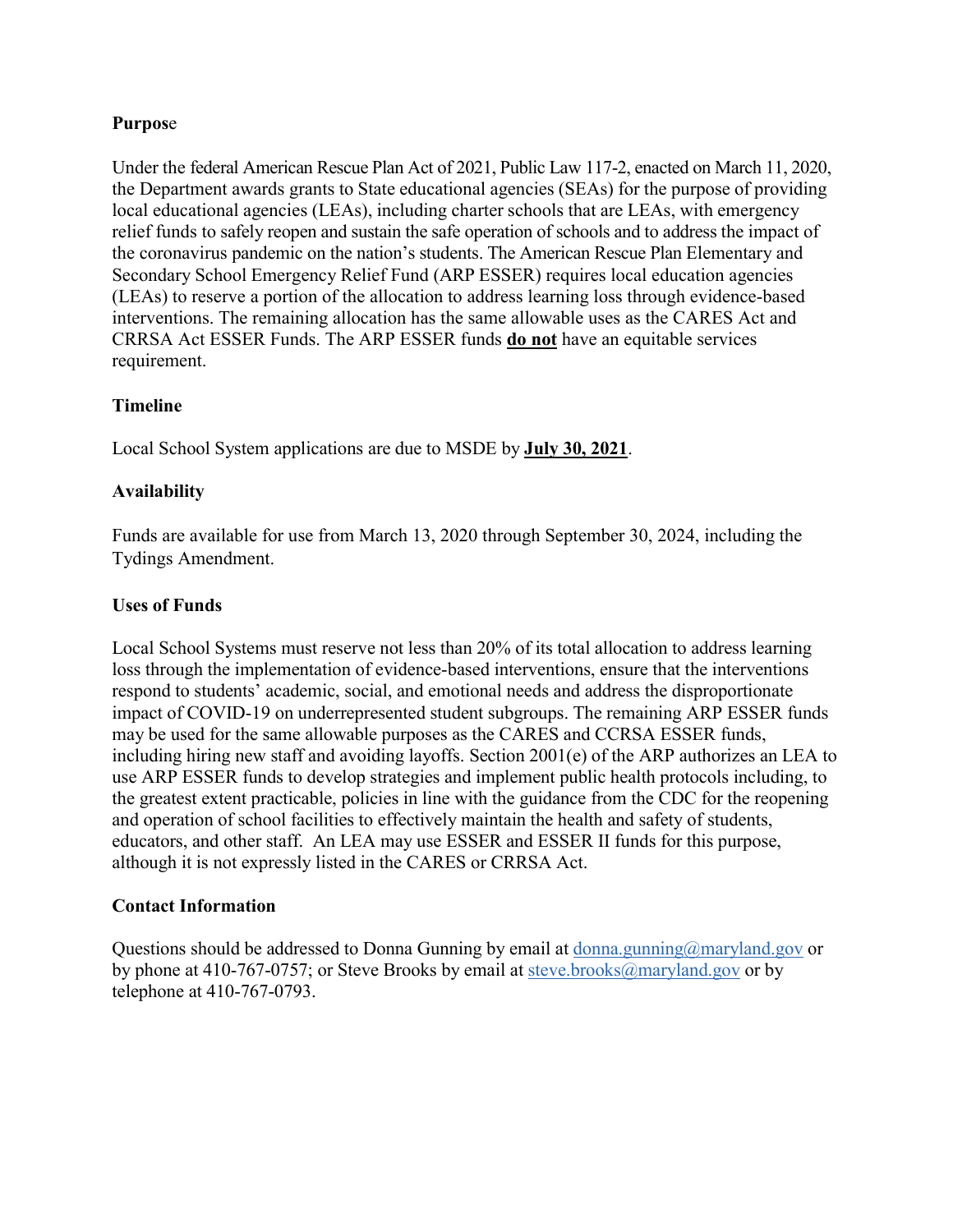## **PROGRAMMATIC, FISCAL, REPORTING, AND OTHER ASSURANCES**

## **Programmatic Assurances**

- 1. The Local Educational Agency (LEA) will use ARP ESSER funds for activities allowable under Section 2001(e) of the American Rescue Plan Act of 2021 (ARP). (See Appendix A.)
- 2. The LEA will implement evidence-based interventions as required under section 2001(e)(1) of the ARP Act.
- 3. The LEA will address the disproportionate impact of the COVID-19 pandemic on underserved students (i.e., students from low-income families, students from racial or ethnic groups, gender, English learners, children with disabilities, students experiencing homelessness, children and youth in foster care, and migratory students), as required by section  $2001(e)(1)$  of the ARP Act.

## **Reporting Assurances**

- 4. LEAs comply with all reporting requirements at such time, and in such manner, and containing such information as the Secretary may reasonably require, including on matters such as:
	- a. How the LEA is developing strategies and implementing public health protocols including, to the greatest extent practicable, policies and plans in line with the CDC guidance related to mitigating COVID-19 in schools;
	- b. Overall plans and policies related to State support for return to in-person instruction and maximizing in-person instruction time, including how funds will support a return to and maximize in-person instruction time, and advance equity and inclusivity in participation in in-person instruction;
	- c. Data on each school's mode of instruction (fully in-person, hybrid, and fully remote) and conditions;
	- d. LEA uses of funds to meet students' social, emotional, and academic needs, including through summer enrichment programming and other evidence-based interventions, and how they advance equity for underserved students;
	- e. LEA uses of funds to sustain and support access to early childhood education programs;
	- f. Impacts and outcomes (disaggregated by student subgroup) through use of ARP ESSER funding (e.g., quantitative and qualitative results of ARP ESSER funding, including on personnel, student learning, and budgeting at the school and district level);
	- g. Student data (disaggregated by student subgroup) related to how the COVID-19 pandemic has affected instruction and learning;
- 5. The LEA will provide the required data to ensure the LEA has met the Maintenance of Equity Requirement per Section 2004 of the American Rescue Plan Act of 2021.

## **Fiscal Assurances**

6. The LEA will cooperate with any examination of records with respect to such funds by making records available for inspection, production, and examination, and authorized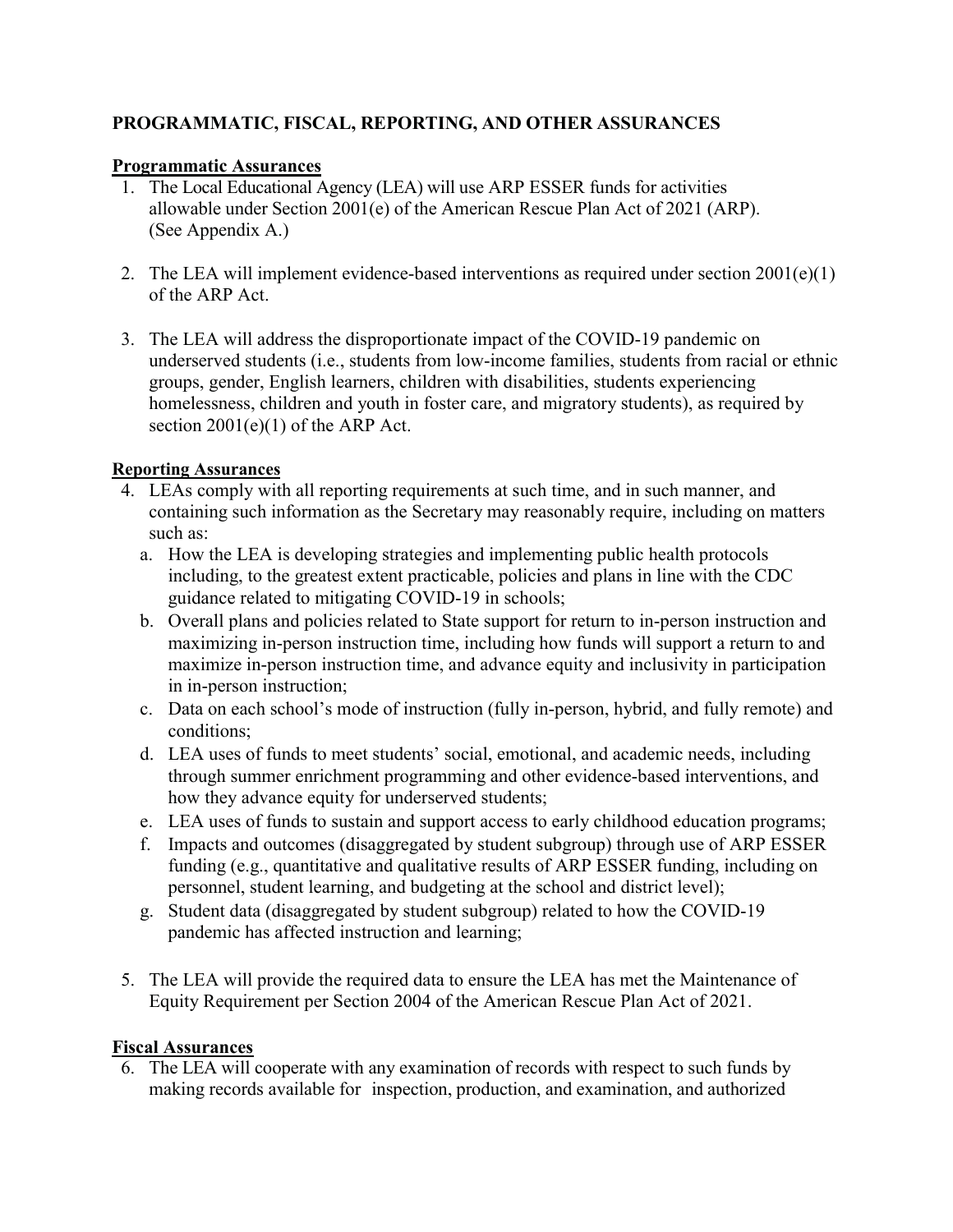individuals available for interview and examination, upon the request of (i) the United States Department of Education (USDE) and/or its Inspector General; or (ii) any other federal agency, commission, or department in the lawful exercise of its jurisdiction and authority.

- 7. The LEA will comply with all applicable assurances in OMB Standard Forms 424B and D (Assurances for Non-Construction and Construction Programs), including the assurances relating to the legal authority to apply for assistance; access to records; conflict of interest; merit systems; nondiscrimination; Hatch Act provisions; labor standards; flood hazards; historic preservation; protection of human subjects; animal welfare; lead-based paint; Single Audit Act; and the general agreement to comply with all applicable Federal laws, executive orders and regulations.
- 8. The LEA will submit the full certification, as set forth in 34 C.F.R. Part 82, Appendix A, upon request.
- 9. The LEA will sign and return the Assurances page of the Notice of Grant Award (NOGA) which includes a set of assurances that meets the requirements of section 442 of the General Education Provisions Act (GEPA) (20 U.S.C. 1232e).
- 10. To the extent applicable, a LEA will include in its local application a description of how the LEA will comply with the requirements of section 427 of GEPA (20 U.S.C. 1228a). The description must include information on the steps the LEA proposes to take to permit students, teachers, and other program beneficiaries to overcome barriers (including barriers based on gender, race, color, national origin, disability, and age) that impede equal access to, or participation in, the program.
- 11. The LEA will comply with the *Uniform Administrative Requirements, Cost Principles, and Audit Requirements for Federal Awards* (Uniform Guidance) requirements in Subpart D— Post Federal Award Requirements (2 CFR §§200.300-345) and Subpart E—Cost Principles (2 CFR §200.400-475) to ensure that LEAs, including charter schools that are LEAs, are using ARP ESSER funds for purposes that are reasonable, necessary, and allocable under the ARP Act.
- 12. The LEA and other entities will comply with the provisions of all applicable acts, regulations and assurances; the following provisions of Education Department General Administrative Regulations (EDGAR) 34 CFR parts 76, 77, 81, 82, 84, 97, 98, and 99; the OMB Guidelines to Agencies on Government-wide Debarment and Suspension (Non-procurement) in 2 CFR part180, as adopted and amended as regulations of the Department in 2 CFR part 3485; and the Uniform Guidance in 2 CFR part 200, as adopted and amended as regulations of the USDE in 2 CFR part 3474.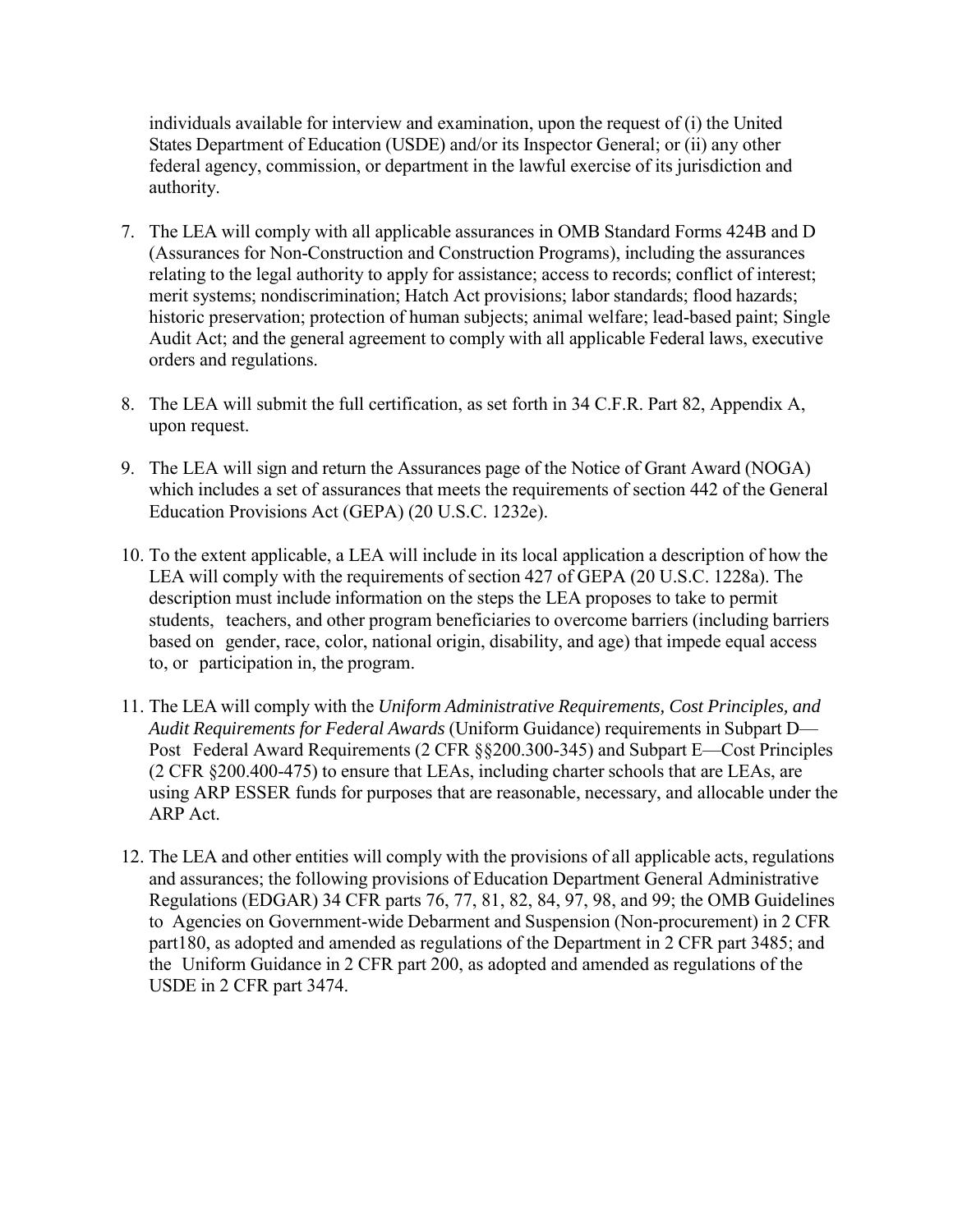## **SIGNATURE PAGE**

| LEA ESSER Fund Contact/Title: |                                                 | Christopher J. Hartlove, Chief Financial Officer                            |       |                             |  |
|-------------------------------|-------------------------------------------------|-----------------------------------------------------------------------------|-------|-----------------------------|--|
|                               | Contact Email: cihartl@carrollk12.org           |                                                                             |       | Contact Phone: 410-386-1829 |  |
|                               |                                                 | Local School System Superintendent (Printed Name): Steven A. Lockard, Ph.D. |       |                             |  |
| Signature:                    | Steven A. Lockard Lockard Examples by Steven A. | Date: 2021.08.18 10:02:04 -04'00'                                           | Date: | 08/18/2021                  |  |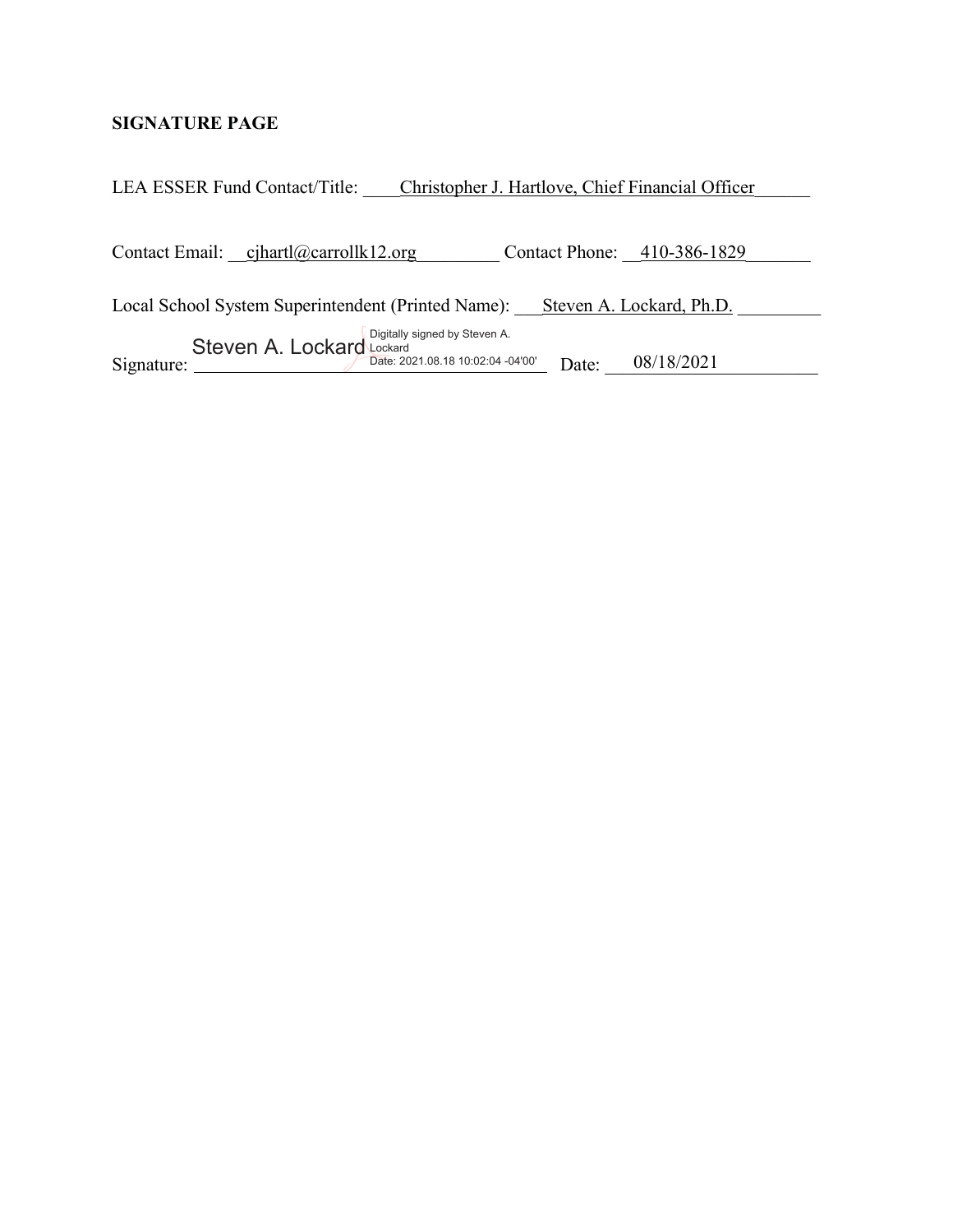## **Elementary and Secondary School Emergency Relief Fund (ARP ESSER) American Rescue Plan Act of 2021**

## **Maryland Local School System Application**

## **Part I – Safe Return to In-person Instruction and Continuity of Services**

1. In accordance with Section 2001(i) of the ARP, please provide a link to the LEA's Safe Return to In-person Instruction and Continuity of Services Plan. *Link to the LEA's Plan:*

https://www.carrollk12.org/Superintendent/CommunityMediaRelations/Pages/CCPS-Reopening-and-Recovery-Plan.aspx

*ARP ESSER requires that LEA plans include elements that are consistent with current, relevant guidance from the CDC related to the safe reopening of schools. These elements include: Universal and correct wearing of masks; modifying facilities to allow for physical distancing (e.g., use of cohorts/podding); handwashing and respiratory etiquette; cleaning and maintaining healthy facilities, including improving ventilation; contact tracing in combination with isolation and quarantine, in collaboration with the State, local, territorial, or Tribal health departments; diagnostic and screening testing; efforts to provide vaccinations to school communities; appropriate accommodations for children with disabilities with respect to health and safety policies; and coordination with State and local health officials. Additionally, an LEA Plan must describe how it will ensure continuity of services, including but not limited to services to address students' academic needs and students' and staff social, emotional, mental health, and other needs, which may include student health and food services. This item will be addressed in question two below.*

A. Please provide a description of the prevention and mitigation policies that have been implemented, including how the LEA has revised polices to ensure alignment with current Centers for Disease Control (CDC) guidance for the reopening and operation of school facilities to effectively maintain the health and safety of students, educators, and other staff.

Within the above Reopening and Recovery Plan submitted to MSDE in February 2021, Carroll County Public Schools (CCPS) created System Operational and Safety Guidelines that were subsequently implemented. The guidelines included Building Access and Screening, Building and Space Modifications, Cleaning and Disinfecting, Exposure of Students and Staff, Personal Protective Equipment, and Social Distancing. These guidelines were created using information from Maryland Strong: Roadmap to Recovery, Maryland Together: Maryland's Recovery Plan for Education, Operational Strategy for K-12 Schools through Phased Mitigation (CDC), and CDC Considerations for Schools.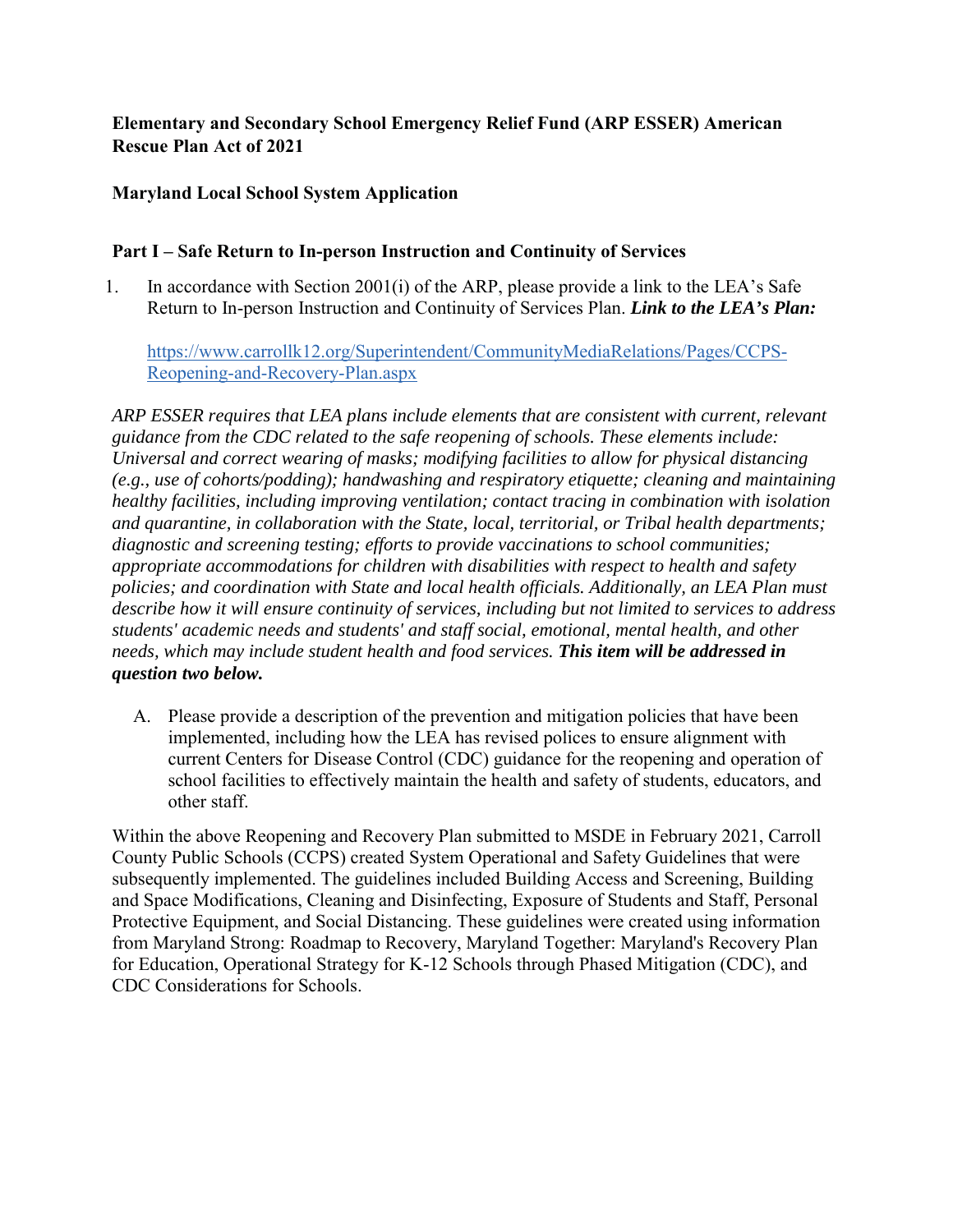B. Please identify the amount of ARP ESSER funds, if any, that will be used to implement prevention and mitigation strategies that are consistent with the most recent CDC guidance. In the response, please include a general description and timeline for the planned use of the funds. A more detailed description is required in the Budget Narrative.

CCPS is using other funds for prevention and mitigation, including ESSER, ESSER II, GEER, Reopening Schools Incentive Grant, and Health Department pass-through.

*ARP ESSER requires that LEA Plans be reviewed every six months during the grant period. LEAs must seek public input and incorporate public input when determining if revisions are necessary and in making and revisions to the Plan.* 

C. Please provide a description of the LEA's plan for periodic review and update of the plan, including a description of the LEA's inclusion of public comments in the development of the plan, as well as the inclusion of public comments in any revisions to the plan.

CCPS leadership has met with the Carroll County Council of a Parent Organizations (PTA, PTO school leaders, family members) and shared and received feedback regarding our plan for summer, fall and spring recovery and tutoring. We have also met with CAC to gather insight on how best to serve the recovery efforts.

We have been meeting periodically with the executive CCPS team to develop and implement the recovery efforts. And we plan to reconvene with school leaders from summer and gather feedback from summer program teachers on how the summer efforts went to better establish protocols for Fall and Spring.

- 2. An LEA that receives ARP ESSER funds must reserve at least 20% of the funds to measure and address the academic impact of lost instructional time on all students, through the implementation of evidence-based interventions, such as interventions implemented through summer learning or summer enrichment, extended day, comprehensive afterschool programs, or extended school year programs. The LEA must also ensure that such interventions respond to students' academic, social, and emotional needs and address the disproportionate impact of the COVID-19 pandemic on groups of students disproportionately impacted by the pandemic.
	- A. Please identify the amount of funds that will be reserved for this purpose.

\$3,367,496 is budgeted for Fall 2021, Spring 2022, and Summer 2022 Learning Recovery and includes wages for instructional staff and transportation. Social and Emotional needs are being addressed in FY 2024 with these funds, GEER II, and the Trauma and Behavioral Health Grants I and II.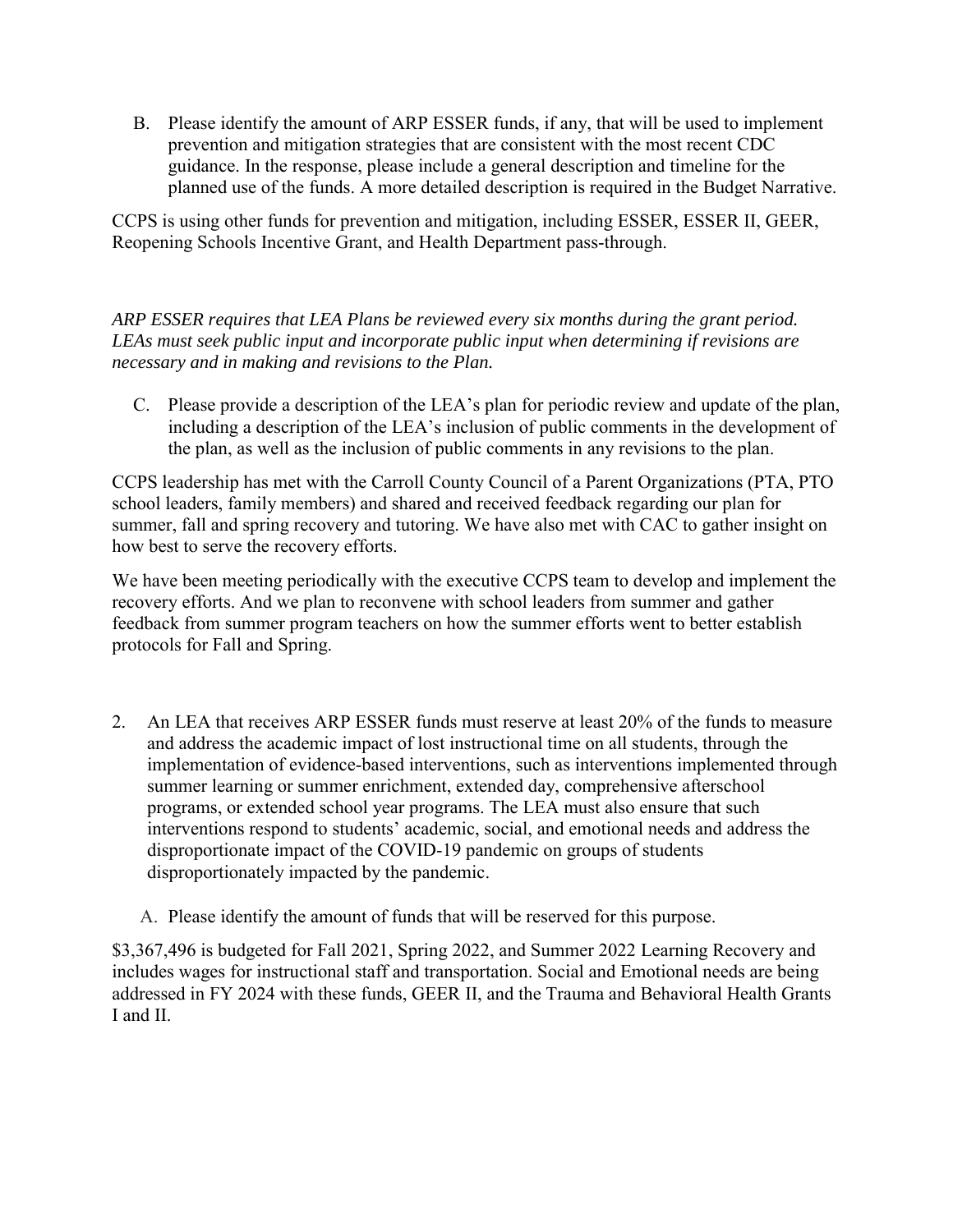B. Please identify the method(s) the LEA will utilize to measure the impact of lost instructional time, and the means that will be used to address the impact of lost instructional time, including the timeline for implementation. LEAs must identify the intervention that will be implemented, include the tier rating (Tier 1, 2, 3, or 4) for the intervention, and discuss the LEA's plan to collect and analyze data to demonstrate the impact of the intervention on student learning.

CCPS will measure the impact of lost instructional time using local, state, national assessment tools. In order to address the impact of lost instructional time, additional teachers will be hired to reduce class sizes (Tier 1 and Tier 4) and provide additional instruction after school and during the summer (Tier 2 and 3). The learning recovery was initiated July 6 through August 6, 2021. After school learning recovery will begin in September 2021 and continue through May 2022. Summer and after school learning recovery will continue with these funds through Summer 2023. The additional teachers and assistants will continue to provide services through June 2024.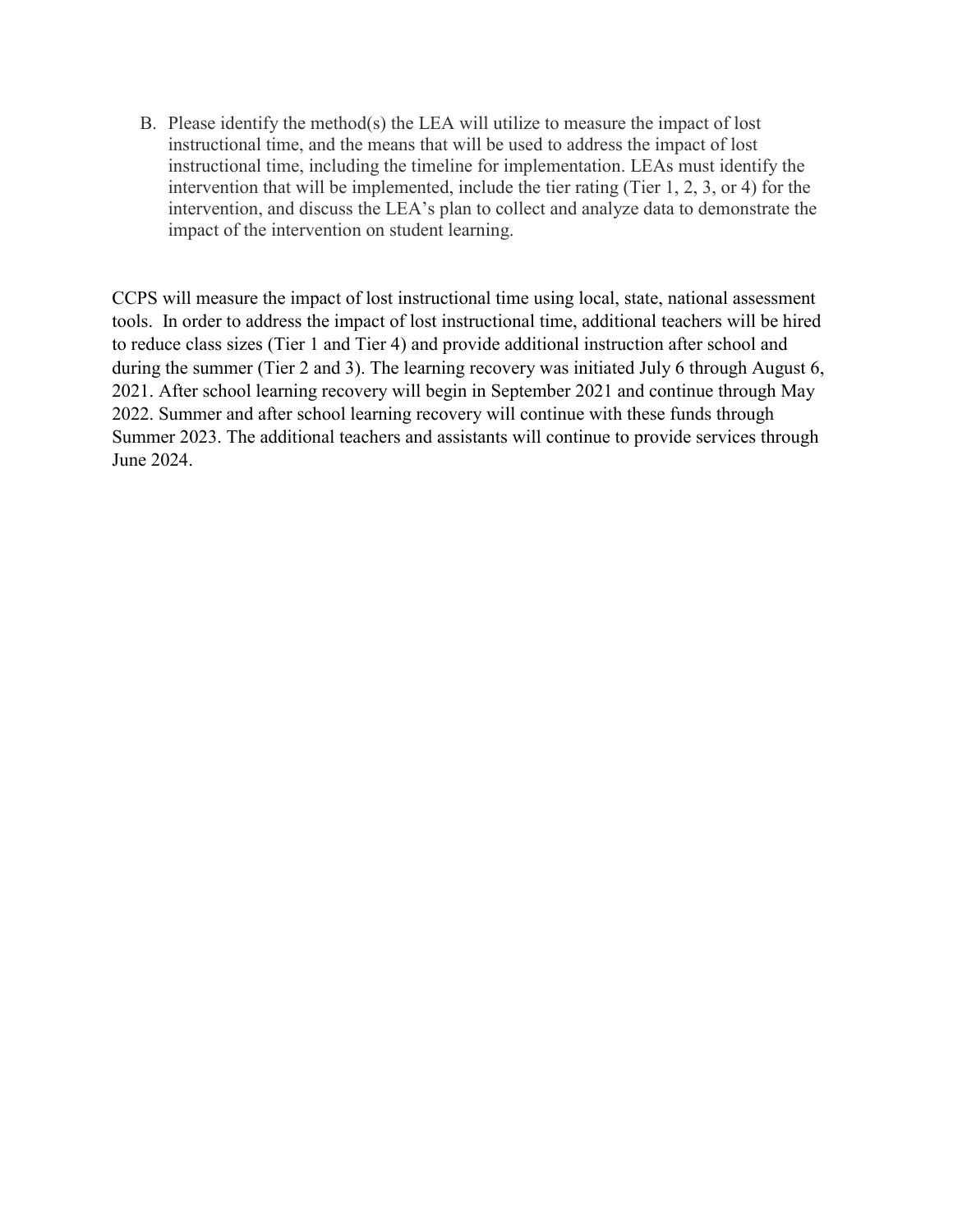3. For the remaining allocation of funds, please identify the specific programs, projects, or activities that will be implemented, including the timeline for implementation, the budgeted amount, and the expected outcome. Additionally, for each program, project, or activity, please provide a description of how the program, project, or activity will address the academic, social, emotional, and mental health needs of all students and particularly those students disproportionately impacted by the COVID-19 pandemic, including low-income students, students of color, English learners, students with disabilities, students experiencing homelessness, children in foster care, and migratory students.

| Program/Project/Activity                                                                   | <b>Need Addressed</b>                                                                                                                                                                  | Outcome                                                                                                                   | <b>Timeline</b>              | <b>Budget</b> |
|--------------------------------------------------------------------------------------------|----------------------------------------------------------------------------------------------------------------------------------------------------------------------------------------|---------------------------------------------------------------------------------------------------------------------------|------------------------------|---------------|
| <b>Extended Learning Opportunities</b><br>for Special Populations (ESOL,<br>Title I, etc). | Additional learning time needed to minimize<br>the negative impact of the pandemic on special<br>populations of learners.                                                              | Improved academic<br>achievement for<br>participating students.                                                           | September 2021-<br>June 2024 | 70,128        |
| 14 FTE Class-Size Reduction<br>Teachers.                                                   | Smaller learning groups needed to provide<br>more targeted instruction to students negatively<br>impacted by the pandemic.                                                             | Improved academic<br>achievement for<br>participating students.                                                           | September 2021-<br>June 2024 | 3,150,000     |
| 2 FTE Excess Elementary<br><b>Enrollment Teachers.</b>                                     | Smaller learning groups needed to provide<br>more targeted instruction to students negatively<br>impacted by the pandemic.                                                             | Improved academic<br>achievement for<br>participating students.                                                           | September 2021-<br>June 2024 | 450,000       |
| 8 FTE Middle School Class Size<br>Reduction Teachers.                                      | Smaller learning groups needed to provide<br>more targeted instruction to students negatively<br>impacted by the pandemic.                                                             | Improved academic<br>achievement for<br>participating students.                                                           | September 2021-<br>June 2024 | 1,800,000     |
| .6 Adaptive PE Teacher.                                                                    | Smaller groups needed to provide adaptive<br>physical education to students with disabilities<br>who are unable to where a masking.                                                    | Students will continue to<br>receive appropriate physical<br>education in a safe setting.                                 | September 2021-<br>June 2024 | 135,000       |
| 7 High School Digital Learning<br>Lab Assistants.                                          | Not all CCPS students have in-person access to<br>required classes and dual enrollment. Staffing<br>is required for high school learning labs to<br>provide access to virtual classes. | Students will have the<br>opportunity to take classes<br>virtually to meet the high<br>school graduation<br>requirements. | September 2021-<br>June 2024 | 525,000       |
| Primary Interventionists Positions.<br>1 FTE in FY23. 3 FTE in FY 24                       | Additional learning time needed for students in<br>grades K-2 as a result of lost learning time due<br>to the pandemic.                                                                | Improved academic<br>achievement for<br>participating students.                                                           | September 2021-<br>June 2024 | 336,429       |
| Title I Bridge Wages                                                                       | The CCPS FY 2022 Title I grant was reduced<br>by \$1,117,213, or 48% from FY 2021. These<br>funds will be used to maintain the existing<br>teachers in the three Title I schools while | Title I schools will be able<br>to maintain the level of<br>instruction while planning<br>occurs.                         | September 2021-<br>June 2022 | 475,000       |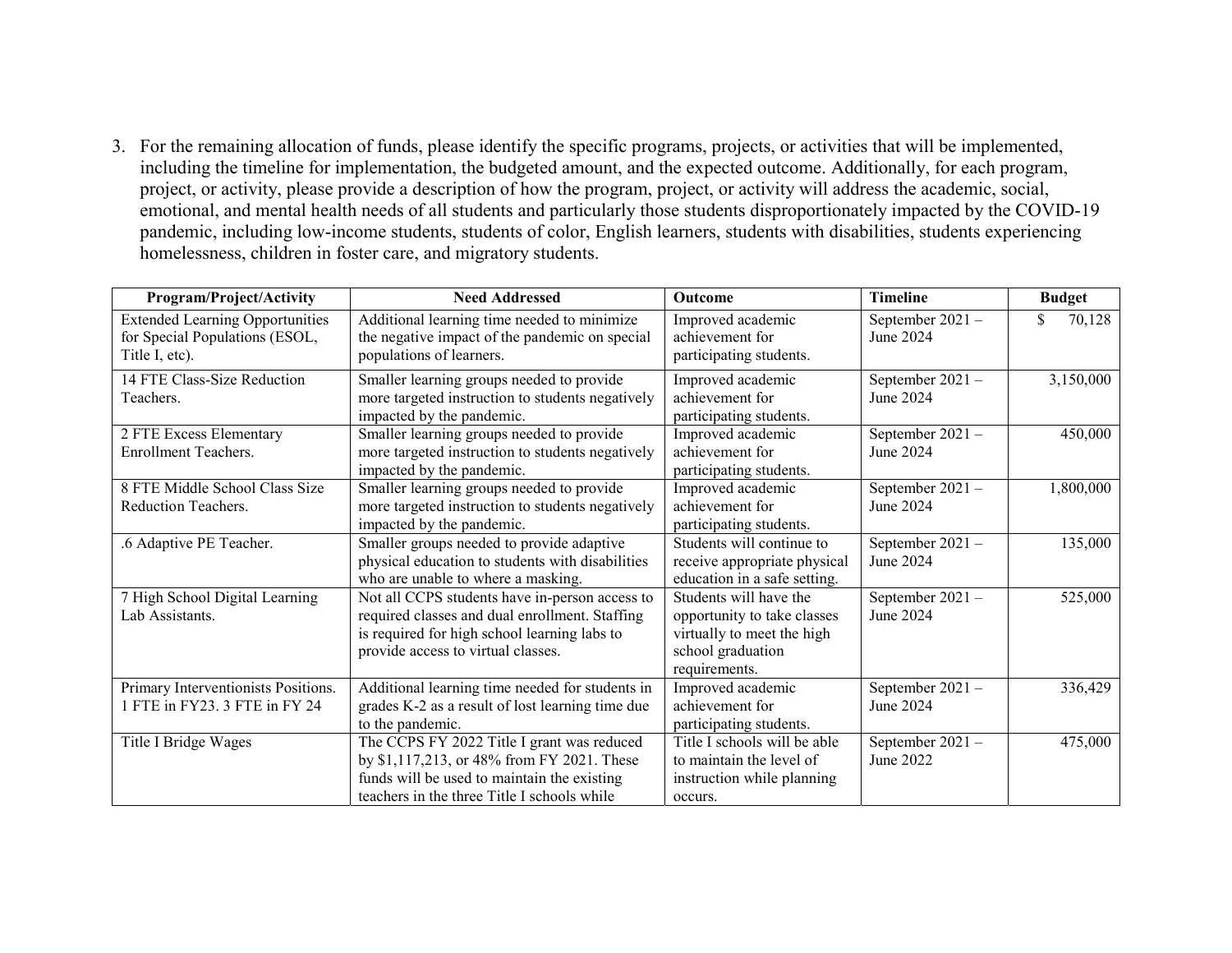|                                   | planning for a change in delivery method for<br>FY 2023.                                         |                                                             |                              |           |
|-----------------------------------|--------------------------------------------------------------------------------------------------|-------------------------------------------------------------|------------------------------|-----------|
| Hourly wages for training in      | Instructional staff need training to be able to<br>fully utilize the learning management system. | Teachers will be better able<br>to implement the curriculum | August $2021 -$ June<br>2022 | 500,000   |
| Schoology.                        |                                                                                                  | using the CCPS learning                                     |                              |           |
|                                   |                                                                                                  | management system                                           |                              |           |
| 1 FTE Special Education Behavior  | The social, emotional, and mental health needs                                                   | Additional behavior support                                 | September 2023 -             | 80,000    |
| Specialist                        | of special education students negatively                                                         | will be provided to students                                | June 2024                    |           |
|                                   | impacted by the pandemic need additional                                                         | with disabilities.                                          |                              |           |
|                                   | support.                                                                                         |                                                             |                              |           |
| 2 FTE Behavior Specialist         | The social, emotional, and mental health needs                                                   | Additional behavior support                                 | September 2023 -             | 160,000   |
|                                   | of elementary students negatively impacted by                                                    | will be provided to                                         | June 2024                    |           |
|                                   | the pandemic need additional support.                                                            | elementary students.                                        |                              |           |
| Devices for middle and elementary | CCPS is transitioning the curriculum and                                                         | Students will be provided                                   | July $2021 -$ June           | 2,095,237 |
| students to use with the CCPS     | learning resources to a learning management                                                      | with the necessary devices                                  | 2022                         |           |
| LMS.                              | system. CCPS students require devices to                                                         | to be able to access the                                    |                              |           |
|                                   | access the curriculum.                                                                           | curriculum.                                                 |                              |           |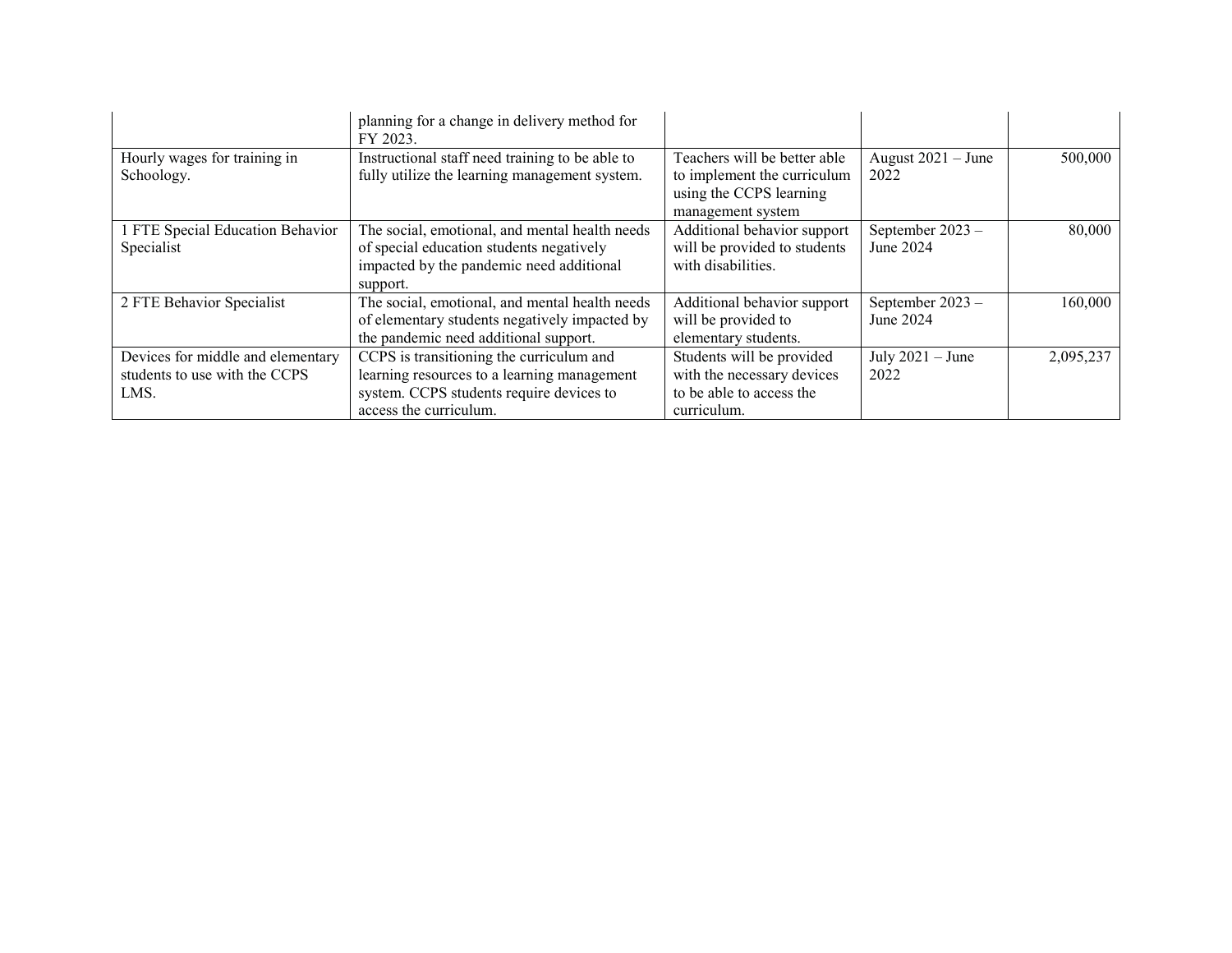## **Part II – LEA Maintenance of Equity for High Poverty Schools**

Section 2004 (c) of the ARP requires local education agencies in fiscal years 2022 and 2023 to maintain per-pupil funding (combined State and local) for any high-poverty school. The maintenance of equity provisions ensure that each LEA safeguards its high-poverty schools from disproportionate cuts to funding and staffing so that students from low income families in each LEA are not disproportionately impacted by State and local cuts to vital resources. For FY 2022 and FY 2023, LEAs may not: reduce combined State and local per-pupil funding for any highpoverty school by an amount that exceeds the total reduction, if any, of combined State and local per-pupil funding for all schools in the LEA, OR reduce the number of FTE staff per-pupil in any high-poverty school by an amount that exceeds the total reduction, if any, of FTE staff per-pupil in all schools in the LEA.

MSDE will distribute guidance and templates to demonstrate FY 2022 Maintenance of Equity in August 2021. The same process will be followed for the FY 2023 Maintenance of Equity requirement. Please note, this application includes an assurance that LEAs will provide the required information to ensure Maintenance of Equity has been met for FY 2022 and FY 2023.

## **Part III – Budget Documents**

Please submit a budget narrative that includes a description of the planned use of funds, the cost basis for the activities included in the budget, and a completed C125 workbook with the application.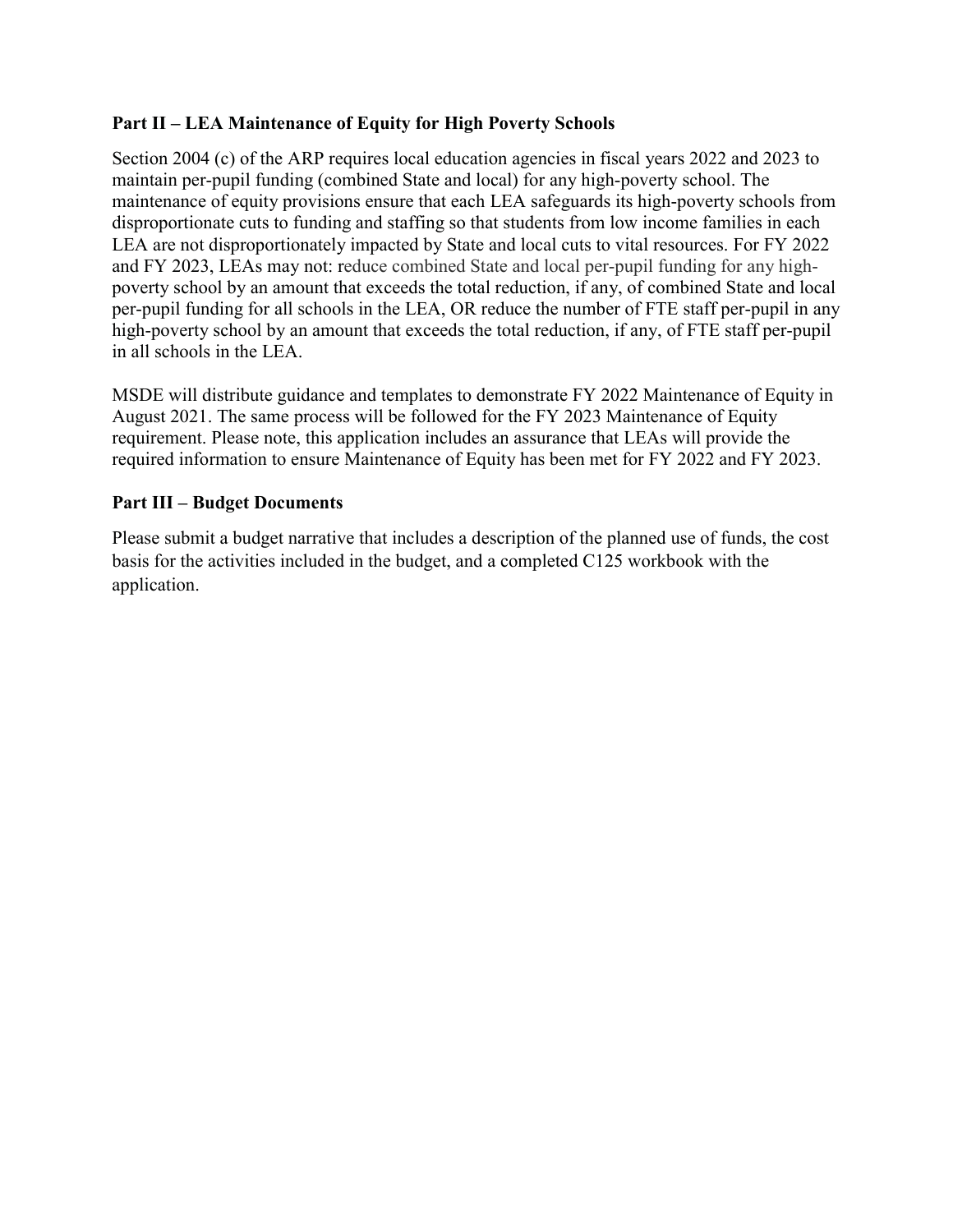## Carroll County Public Schools Budget Narrative

|                             | Category/                       |                         |                                                       |           |           |         |                    |
|-----------------------------|---------------------------------|-------------------------|-------------------------------------------------------|-----------|-----------|---------|--------------------|
|                             | Program                         | <b>Item</b>             | <b>Description/Calculation</b>                        | FY 2022   | FY 2023   | FY 2024 | <b>Grand Total</b> |
| <b>Salaries &amp; Wages</b> |                                 |                         |                                                       |           |           |         |                    |
|                             |                                 |                         | Learning Recovery. Teacher and Instructional          |           |           |         |                    |
|                             |                                 |                         | Assistant wages @ \$36.09 - \$60/hr for teachers and  |           |           |         |                    |
|                             |                                 |                         | \$11.74 - \$30/hr for assistants based on the         |           |           |         |                    |
|                             |                                 | 203-205/01 Hourly Wages | negotiated agreements. (required 20%)                 | 2,649,691 |           |         | 2,649,691          |
|                             |                                 |                         | Additional Learning Recovery. Teacher and             |           |           |         |                    |
|                             |                                 |                         | Instructional Assistant wages @ \$36.09 - \$60/hr for |           |           |         |                    |
|                             |                                 |                         | teachers and \$11.74 - \$30/hr for assistants based   |           |           |         |                    |
|                             |                                 | 203-205/01 Hourly Wages | on the negotiated agreements.                         |           | 3,145,077 |         | 3,145,077          |
|                             |                                 |                         |                                                       |           |           |         |                    |
|                             |                                 |                         | <b>Extended Learning Opportunities for Special</b>    |           |           |         |                    |
|                             |                                 | 203-205/02 Hourly Wages | Populations (ESOL, Title I, etc). 360 hrs @ \$60/hr.  | 21,600    | 21,600    | 21,600  | 64,800             |
|                             |                                 |                         | Class-size reduction teachers. 14 FTE @               |           |           |         |                    |
|                             |                                 | 203-205/01 FTE Wages    | \$50,000/teacher x 3 years                            | 700,000   | 700,000   | 700,000 | 2,100,000          |
|                             |                                 |                         | Excess Elementary Enrollment Teachers. 2 FTE @        |           |           |         |                    |
|                             |                                 | 203-205/01 FTE Wages    | \$50,000/teacher x 3 years                            | 100,000   | 100,000   | 100,000 | 300,000            |
|                             |                                 |                         | Middle School Class Size Reduction Teachers. 8        |           |           |         |                    |
|                             |                                 | 203-205/01 FTE Wages    | FTE @ \$50,000 x 3 years                              | 400,000   | 400,000   | 400,000 | 1,200,000          |
|                             |                                 |                         | Temporary Adaptive PE Teacher. .6 FTE @               |           |           |         |                    |
|                             | 206/04                          | <b>FTE Wages</b>        | \$30,000/year x 3 years                               | 30,000    | 30,000    | 30,000  | 90,000             |
|                             |                                 |                         | High School Digital Learning Lab Assistants. 7. FTE   |           |           |         |                    |
|                             |                                 | 203-205/01 FTE Wages    | @ \$20,000/assistant                                  | 140,000   | 140,000   | 140,000 | 420,000            |
|                             |                                 |                         | Primary Interventionist Positions. 1 FTE in FY23. 3   |           |           |         |                    |
|                             |                                 | 203-205/01 FTE Wages    | FTE in FY 24 @ \$65,000/Teacher                       |           | 65,000    | 195,000 | 260,000            |
|                             |                                 | 203-205/02 FTE Wages    | <b>Title I Bridge Wages</b>                           | 356,250   |           |         | 356,250            |
|                             |                                 |                         | Hourly wages for training in Schoology. Teachers @    |           |           |         |                    |
|                             |                                 | 203-205/09 Hourly Wages | \$36.09/hr and Assistants @ \$13.25/hr                | 462,022   |           |         | 462,022            |
|                             |                                 |                         | Special Education Behavior Specialist. 1 FTE @        |           |           |         |                    |
|                             |                                 | 203-205/10 FTE Wages    | \$64,000 in FY 24                                     |           |           | 64,000  | 64,000             |
|                             |                                 |                         | Elementary Behavior Specialist. 2 FTE @ \$64,000      |           |           |         |                    |
|                             |                                 | 203-205/10 FTE Wages    | in FY 24                                              |           |           | 128,000 | 128,000            |
|                             |                                 |                         |                                                       |           |           |         |                    |
|                             | <b>Contracted Services</b>      |                         |                                                       |           |           |         |                    |
|                             |                                 |                         | Transportation for Learning Recovery (requred         |           |           |         |                    |
|                             | 209                             | Contract                | 20%)                                                  | 500,000   |           |         | 500,000            |
|                             |                                 |                         |                                                       |           |           |         |                    |
|                             | <b>Supplies &amp; Materials</b> |                         |                                                       |           |           |         |                    |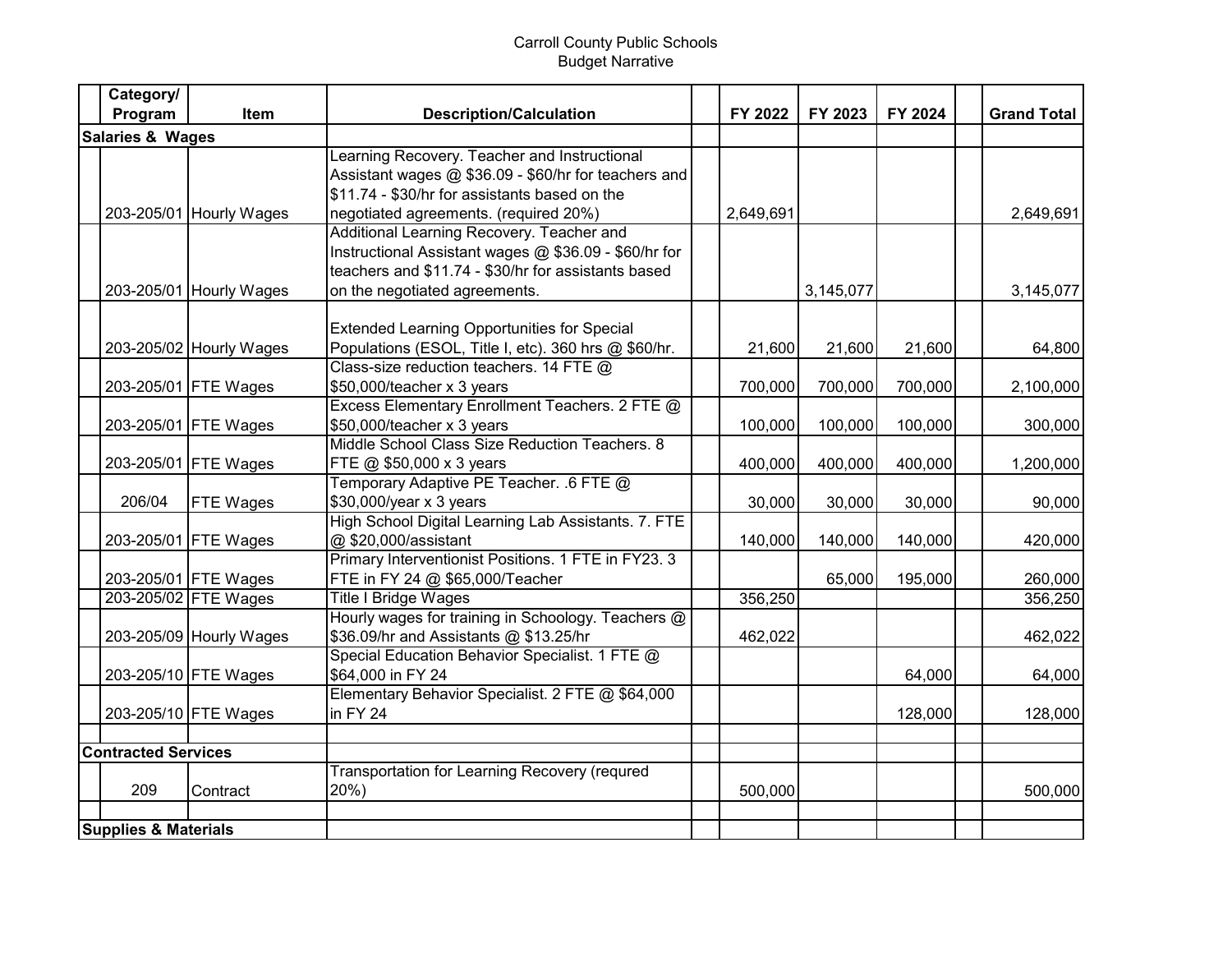## Carroll County Public Schools Budget Narrative

|                      |                       | Devices for middle and elementary students to use                           |  |           |                               |         |            |
|----------------------|-----------------------|-----------------------------------------------------------------------------|--|-----------|-------------------------------|---------|------------|
| 203-205/01 Devices   |                       | with the CCPS LMS. 8,792 devices @ \$510/device.                            |  | 2,095,237 |                               |         | 2,095,237  |
|                      |                       |                                                                             |  |           |                               |         |            |
| <b>Other Charges</b> |                       |                                                                             |  |           |                               |         |            |
| 212                  |                       | Learning Recovery. FICA & Workers Comp on                                   |  | 217,805   |                               |         | 217,805    |
|                      | <b>Fixed Charges</b>  | wages @ 8.22% (required 20%)                                                |  |           |                               |         |            |
|                      |                       | Additional Learning Recovery. FICA & Workers                                |  |           |                               |         |            |
| 212                  | <b>Fixed Charges</b>  | Comp on wages @ 8.22%                                                       |  |           | 258,525                       |         | 258,525    |
|                      |                       | Fixed costs for Extended Learning for Special                               |  |           |                               |         |            |
| 212                  | <b>Fixed Charges</b>  | Populations @ 8.22%<br>Benefits for 14 FTE Class-size Reduction Teachers    |  | 1,776     | 1,776                         | 1,776   | 5,328      |
|                      |                       |                                                                             |  |           |                               |         |            |
| 212                  | <b>Fixed Charges</b>  | @ \$25,000/teacher x 3 years<br>Benefits for 2 Excess Elementary Enrollment |  | 350,000   | 350,000                       | 350,000 | 1,050,000  |
|                      |                       |                                                                             |  |           |                               |         |            |
| 212                  | <b>Fixed Charges</b>  | Teachers @ \$25,000/teacher x 3 years                                       |  | 50,000    | 50,000                        | 50,000  | 150,000    |
|                      |                       |                                                                             |  |           |                               |         |            |
|                      |                       | Benefits for 8 Middle School Class Size Reduction                           |  |           |                               |         |            |
| 212                  | <b>Fixed Charges</b>  | Teachers @ \$25,000/teacher x 3 years                                       |  | 200,000   | 200,000                       | 200,000 | 600,000    |
|                      |                       | Benefits for .6 Adaptive PE Teacher @                                       |  |           |                               |         |            |
| 212                  | <b>Fixed Charges</b>  | \$15,000/teacher x 3 years                                                  |  | 15,000    | 15,000                        | 15,000  | 45,000     |
|                      |                       | High School Digitial Learning Lab Assistant benefits.                       |  |           |                               |         |            |
| 212                  | <b>Fixed Charges</b>  | 7 FTE @ \$5,000Assistant                                                    |  | 35,000    | 35,000                        | 35,000  | 105,000    |
|                      |                       | TSI Intervenists Benefits, 1 FTE in FY23, 3 FTE in                          |  |           |                               |         |            |
| 212                  | <b>Fixed Charges</b>  | FY 24 @ \$19,107.25/Teacher                                                 |  |           | 19,107                        | 57,322  | 76,429     |
| $\overline{212}$     | <b>Fixed Charges</b>  | Benefits for Title I Bridge Plan                                            |  | 118,750   |                               |         | 118,750    |
| $\overline{212}$     | <b>Fixed Charges</b>  | Fixed costs for Schoology training @ 8.22%                                  |  | 37,978    |                               |         | 37,978     |
| $\overline{212}$     | <b>Fixed Charges</b>  | Benefits for Special Ed Behavior Specialist                                 |  |           |                               | 16,000  | 16,000     |
| $\overline{212}$     | <b>Fixed Charges</b>  | Benefits for 2 FTE Behavior Specialist                                      |  |           |                               | 32,000  | 32,000     |
|                      |                       |                                                                             |  |           |                               |         |            |
| <b>Equipment</b>     |                       |                                                                             |  |           |                               |         |            |
|                      |                       |                                                                             |  |           |                               |         |            |
| <b>Transfers</b>     |                       |                                                                             |  |           |                               |         |            |
| 201/22               | <b>Indirect Costs</b> | @ 1.75%                                                                     |  | 148,419   | 96,794                        | 44,375  | 289,588    |
|                      |                       |                                                                             |  |           |                               |         |            |
|                      |                       | <b>Grand Total</b>                                                          |  |           | 8,629,528 5,627,879 2,580,073 |         | 16,837,480 |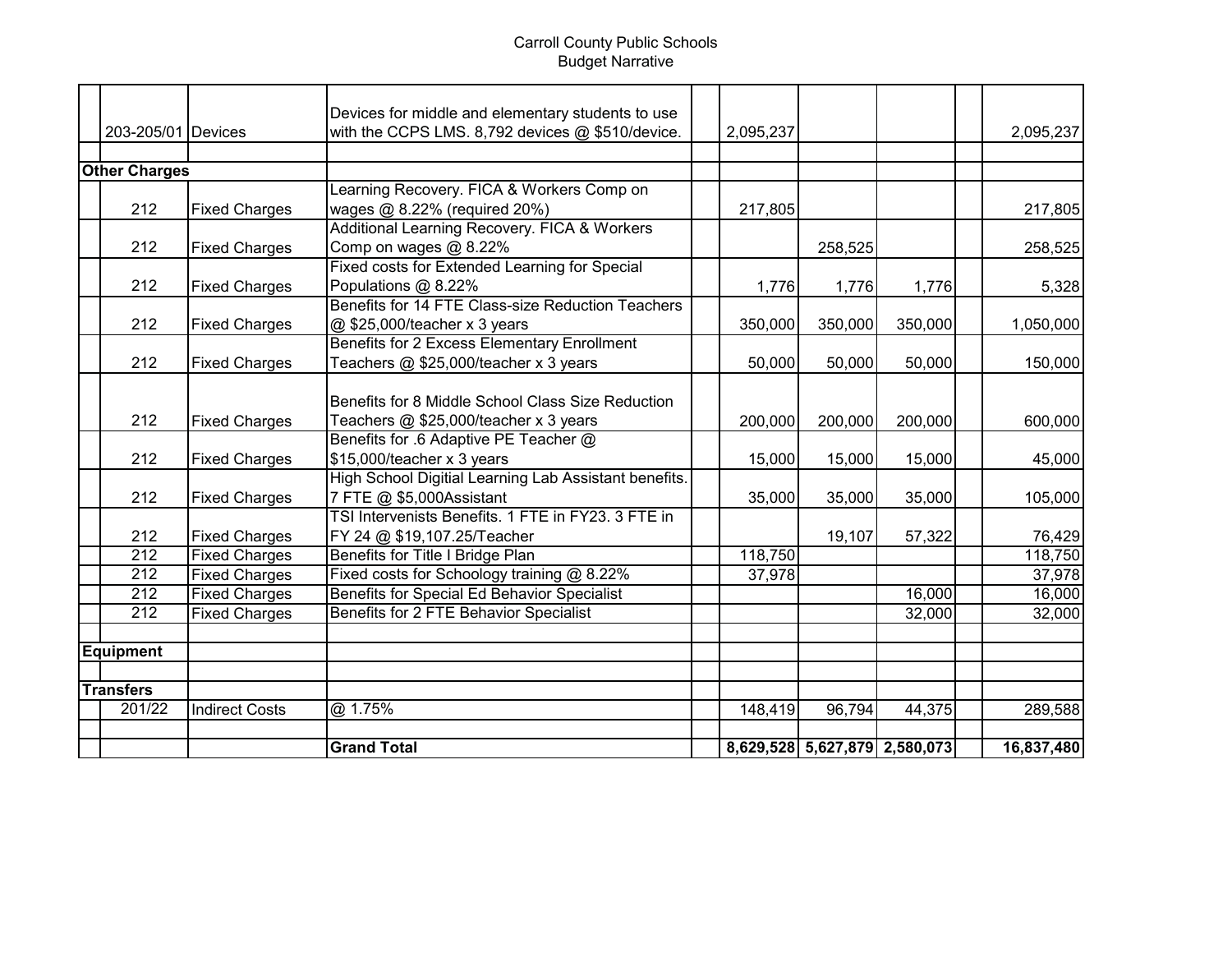#### **MARYLAND STATE DEPARTMENT OF EDUCATION GRANT BUDGET C-1-25**

| ORIGINAL<br><b>GRANT</b><br><b>BUDGET</b> | \$16,837,480.00  | <b>AMENDED</b><br><b>BUDGET#</b>                 |             | REQUEST DATE                         | 08/17/21 |
|-------------------------------------------|------------------|--------------------------------------------------|-------------|--------------------------------------|----------|
| <b>GRANT</b><br><b>NAME</b>               | <b>ESSER III</b> | <b>GRANT</b><br><b>RECIPIENT</b><br><b>NAME</b>  |             | <b>Carroll County Public Schools</b> |          |
| MSDE <sup>1</sup><br>GRANT#               |                  | <b>RECIPIENT</b><br>GRANT#                       |             | 22-005                               |          |
| REVENUE<br>SOURCE                         | <b>ARP</b>       | <b>RECIPIENT</b><br><b>AGENCY</b><br><b>NAME</b> |             |                                      |          |
| FUND<br>SOURCE<br>CODE                    |                  | <b>GRANT PERIOD</b>                              | 3/13/2020   | 9/30/2024                            |          |
|                                           |                  |                                                  | <b>FROM</b> | <b>TO</b>                            |          |

|                                           | <b>BUDGET OBJECT</b>   |                                  |                                   |                              |                |                |                                |
|-------------------------------------------|------------------------|----------------------------------|-----------------------------------|------------------------------|----------------|----------------|--------------------------------|
| <b>CATEGORY/PROGRAM</b>                   | 01-SALARIES<br>& WAGES | 02 - CONTRACT<br><b>SERVICES</b> | 03-SUPPLIES &<br><b>MATERIALS</b> | 04 - OTHER<br><b>CHARGES</b> | 05 - EQUIPMENT | 08 - TRANSFERS | <b>BUDGET BY</b><br>CAT./PROG. |
| 201 Administration                        |                        |                                  |                                   |                              |                |                |                                |
| <b>General Support</b><br>Prog. 21        |                        |                                  |                                   |                              |                |                |                                |
| <b>Business Support</b><br>Prog. 22       |                        |                                  |                                   |                              |                | 289,588.00     | 289,588.00                     |
| Prog. 23<br><b>Centralized Support</b>    |                        |                                  |                                   |                              |                |                |                                |
| 202 Mid-Level Administration              |                        |                                  |                                   |                              |                |                |                                |
| Office of the Principal<br>Prog.<br>15    |                        |                                  |                                   |                              |                |                | $\blacksquare$                 |
| Inst. Admin. & Supv.<br>Prog. 16          |                        |                                  |                                   |                              |                |                | $\blacksquare$                 |
| 203-205 Instruction Categories            |                        |                                  |                                   |                              |                |                |                                |
| Regular Prog.<br>Prog. 01                 | 10,074,768.00          | 500,000.00                       | 2,095,237.00                      |                              |                |                | 12,670,005.00                  |
| Prog. 02 Special Prog.                    | 421,050.00             |                                  |                                   |                              |                |                | 421,050.00                     |
| 03 Career & Tech Prog.<br>Prog.           |                        |                                  |                                   |                              |                |                |                                |
| Gifted & Talented Prog.<br>Prog.<br>04    |                        |                                  |                                   |                              |                |                | L.                             |
| Prog.<br>Non Public Transfers<br>07       |                        |                                  |                                   |                              |                |                |                                |
| School Library Media<br>Prog.<br>08       |                        |                                  |                                   |                              |                |                |                                |
| Instruction Staff Dev.<br>Prog.<br>09     | 462,022.00             |                                  |                                   |                              |                |                | 462,022.00                     |
| 10 Guidance Services<br>Prog.             | 192,000.00             |                                  |                                   |                              |                |                | 192,000.00                     |
| <b>Psychological Services</b><br>Prog. 11 |                        |                                  |                                   |                              |                |                |                                |
| Prog. 12 Adult Education                  |                        |                                  |                                   |                              |                |                |                                |
| 206 Special Education                     |                        |                                  |                                   |                              |                |                |                                |
| 04 Public Sch Instr. Prog.<br>Prog.       | 90,000.00              |                                  |                                   |                              |                |                | 90,000.00                      |
| Instruction Staff Dev.<br>Prog.<br>09     |                        |                                  |                                   |                              |                |                |                                |
| Prog. 15 Office of the Principal          |                        |                                  |                                   |                              |                |                | $\blacksquare$                 |
| Prog. 16 Inst. Admin & Superv.            |                        |                                  |                                   |                              |                |                |                                |
| 207 Student Personnel Serv.               |                        |                                  |                                   |                              |                |                |                                |
| 208 Student Health Services               |                        |                                  |                                   |                              |                |                |                                |
| <b>209 Student Transportation</b>         |                        |                                  |                                   |                              |                |                |                                |
| <b>210 Plant Operation</b>                |                        |                                  |                                   |                              |                |                |                                |
| Warehousing & Distr.<br>30<br>Prog.       |                        |                                  |                                   |                              |                |                | $\blacksquare$                 |
| Prog. 31 Operating Services               |                        |                                  |                                   |                              |                |                | $\sim$                         |
| 211 Plant Maintenance                     |                        |                                  |                                   |                              |                |                |                                |
| 212 Fixed Charges                         |                        |                                  |                                   | 2,712,815.00                 |                |                | 2,712,815.00                   |
| 213 Food Services                         |                        |                                  |                                   |                              |                |                |                                |
| <b>214 Community Services</b>             |                        |                                  |                                   |                              |                |                |                                |
| 215 Capital Outlay                        |                        |                                  |                                   |                              |                |                |                                |
| 34 Land & Improvements<br>Prog.           |                        |                                  |                                   |                              |                |                | $\sim$                         |
| 35 Buildings & Additions<br>Prog.         |                        |                                  |                                   |                              |                |                | $\overline{\phantom{a}}$       |
| Remodeling<br>36<br>Prog.                 |                        |                                  |                                   |                              |                |                |                                |
| <b>Total Expenditures By Object</b>       | 11,239,840.00          | 500,000.00                       | 2,095,237.00                      | 2,712,815.00                 | $\blacksquare$ | 289,588.00     | 16,837,480.00                  |

| Finance Official Approval | Andrew C. Sexton, CPA<br>Supervisor of Budget and Grants                         | Andrew C. Sexton Digitally signed by Andrew C. Sexton |                                              | 410-751-3083 |
|---------------------------|----------------------------------------------------------------------------------|-------------------------------------------------------|----------------------------------------------|--------------|
|                           | Name                                                                             | Signature                                             | Date<br>Digitally signed by Steven A.        | Telephone #  |
|                           | Supt./Agency Head Steven A. Lockard, Ph.D.<br>Approval Superintendent of Schools | Steven A. Lockard                                     | Lockard<br>Date: 2021.08.18 10:02:29 -04'00' | 410-751-3000 |
|                           | Name                                                                             | Signature                                             | Date                                         | Telephone #  |
| MSDE Grant Manager        |                                                                                  |                                                       |                                              |              |
| Approval                  | Name                                                                             | Signature                                             | Date                                         | Telephone #  |